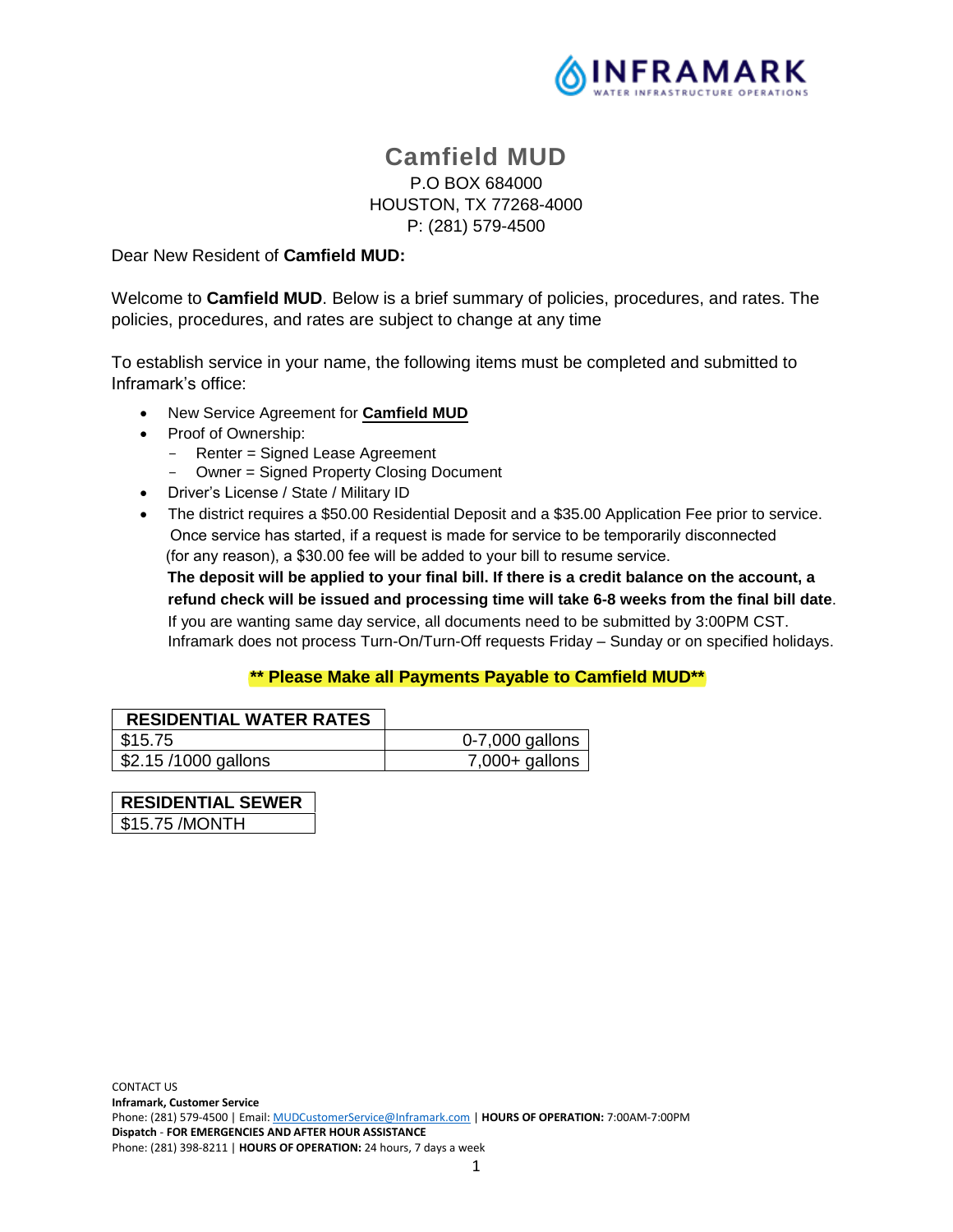

## **A 10% penalty will be assessed if payment is received after the due date. This amount is shown in the "AFTER DUE DATE" section on your bill.**

## **Delinquent**

If your account becomes past due, a disconnection notice will be sent to your address that may include your past due and current balance. **A letter fee of \$10.00** will be assessed to your account and specified on the disconnection notice is the amount that is due to avoid termination of service. If full payment is not received as directed on the disconnection notice, your service will be disconnected. If service is disconnected, a **\$50.00 reconnection fee** and a **disconnection deposit if deficient or none on file** will be added to your account. The full balance of your account will be required to restore service, payable by cashier's check or money order only. The payment for disconnection of service is due by 4:00PM CST Monday through Friday, to restore with same day service. If your district offers after-hour services, payments made after 4:00PM CST will be subject to after-hours fees.

*NOTE: Once an account is turned off due to a non-payment: Payments made online, by QR reader, over-the-phone, or mailed, are not acceptable forms of payment to restore services.*

## **Payment Options Note: If a check payment is returned by your bank unpaid (for any**

## **reason), a \$30.00 returned check fee will be added to your bill.**

- **Online**
	- Payment Method:
		- Credit/Debit Card, convenience fee 3% of payment amount
		- **Electronic Check, convenience fee of \$1.00**
	- www.paymyinframarkbill.com

## **QR Readers "InstaPay"**

- Payment Method: Credit/Debit Card, convenience fee 3% of payment amount
- Electronic Check, convenience fee of \$1.00

## **Over-the-Phone**

- Payment Method: Credit/Debit Card, convenience fee 3% of payment amount
- English: Select Option "1"
- Spanish: Select Option "2"

## **Mail-In (Personal Check/Bill Pay)**

- ATTN TO: Camfield MUD P.O BOX 684000 Houston, TX, 77268
- **In-Person**
	- Payment Method: Personal Check, Money Order or Cashier's Check Location: Inframark – Grandway West 2002 West Grand Parkway North, Suite 100 Katy, TX, 77449

CONTACT US

**Inframark, Customer Service** Phone: (281) 579-4500 | Email: MUDCustomerService@Inframark.com | **HOURS OF OPERATION:** 7:00AM-7:00PM **Dispatch** - **FOR EMERGENCIES AND AFTER HOUR ASSISTANCE** Phone: (281) 398-8211 | **HOURS OF OPERATION:** 24 hours, 7 days a week